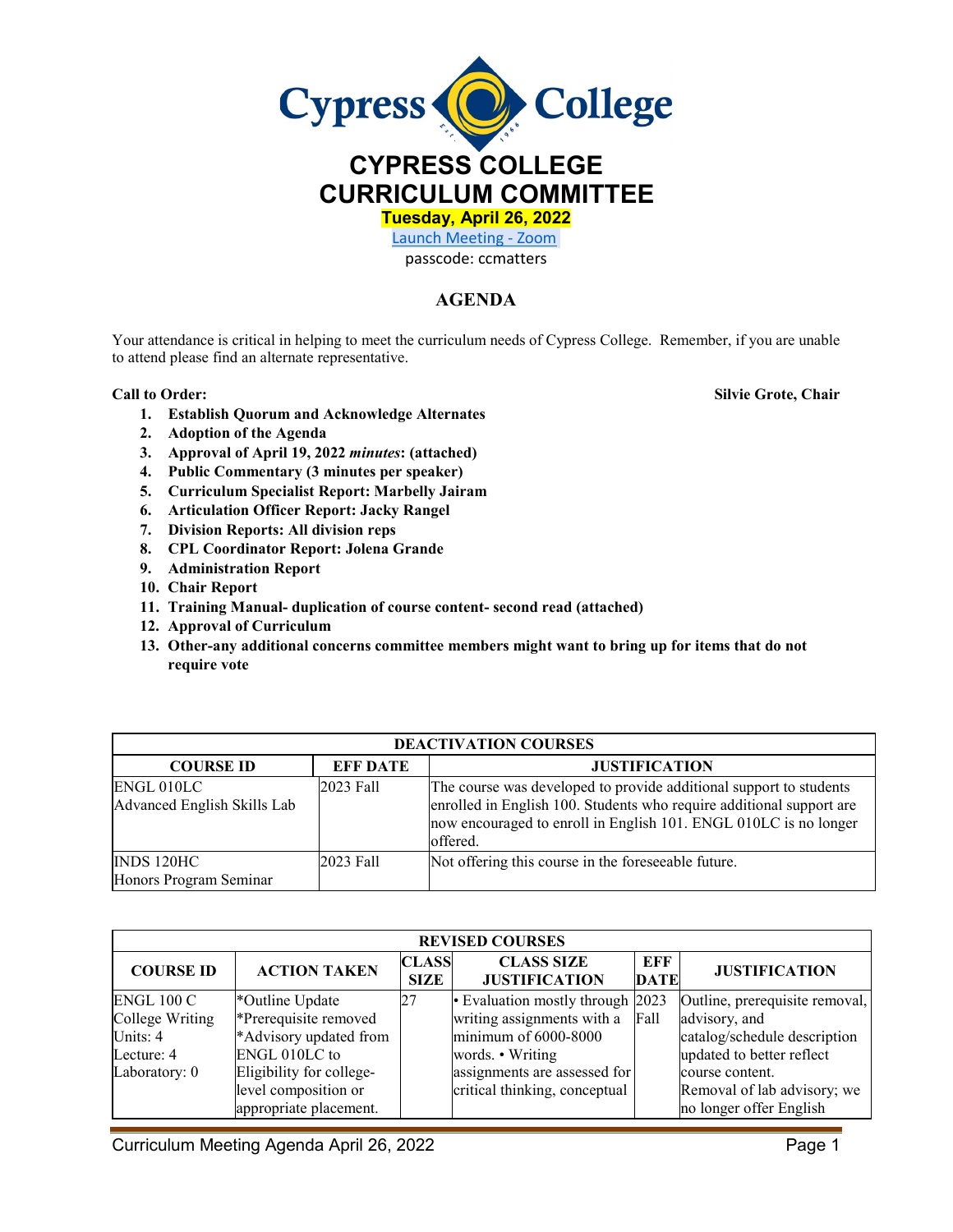|                                                                                               | *Catalog/Schedule<br><b>Description Update</b>                                                                                                                                                                                                                                                                                                              |    | understanding, structure,<br>style and mechanics.                                                                                                                                                                                                                                             |              | 010LC. Prerequisite revision<br>(removal of English 60 and<br>ESL 109).                                                                                                                                                                  |
|-----------------------------------------------------------------------------------------------|-------------------------------------------------------------------------------------------------------------------------------------------------------------------------------------------------------------------------------------------------------------------------------------------------------------------------------------------------------------|----|-----------------------------------------------------------------------------------------------------------------------------------------------------------------------------------------------------------------------------------------------------------------------------------------------|--------------|------------------------------------------------------------------------------------------------------------------------------------------------------------------------------------------------------------------------------------------|
| ENGL 100HC<br>Honors College<br>Writing<br>Units: 4<br>Lecture: 4<br>Laboratory: 0            | *Outline Update<br>*Prerequisite removed<br>*Advisory updated from<br>ENGL 010LC to<br>Eligibility for college-<br>level composition or<br>appropriate placement.<br>*Catalog/Schedule<br><b>Description Update</b>                                                                                                                                         | 20 | The Cypress College Honors 2023<br><b>Advisory Group</b><br>recommends a maximum of<br>20 students for a seminar-<br>style honors course to allow<br>for in-depth class discussion<br>and student presentations.                                                                              | Fall         | Outline, prerequisite removal,<br>advisory, and<br>catalog/schedule description<br>updated to better reflect<br>course content.<br>Removal of lab advisory. We<br>no longer offer ENGL 010LC                                             |
| HI 102 C<br>Legal Aspects of<br><b>Health Care</b><br>Units: 3<br>Lecture: 3<br>Laboratory: 0 | *Outline Update<br>*Prerequisite revalidated                                                                                                                                                                                                                                                                                                                | 35 | While the instructor does<br>lecture, much of the class<br>time focuses on discussion,<br>group learning, and/or<br>formal/informal student<br>presentations. • Evaluation<br>primarily through objective<br>exams. Writing assignments<br>are assessed mostly for<br>concepts and structure. | 2023<br>Fall | Outline and prerequisite<br>revalidated to better reflect<br>course content.                                                                                                                                                             |
| HI 240 C<br><b>Directed Practice</b><br>П<br>Units: 4<br>Lecture: 2<br>Laboratory: 6          | *Outline Update<br>*Prerequisite revalidated<br>*Add Prerequisite: HI<br>102 C, HI 230 C<br>*Removal of Fully<br>Online<br>*Catalog/Schedule<br><b>Description Update</b>                                                                                                                                                                                   | 25 | Classes in which the<br>instructor coordinates<br>internship/field practice<br>opportunities and supervises<br>students individually at<br>different locations.                                                                                                                               | 2023<br>Fall | Outline, prerequisite<br>revalidated, adding<br>prerequisites, removal of fully<br>online, and catalog/schedule<br>description updated to better<br>reflect course content.                                                              |
| RADT 255 C<br>Clinical Internship<br>П<br>Units: 12<br>Lecture: 0<br>Laboratory: 37           | *Outline Update<br>*Prerequisite revalidated<br>*Corequisite updated<br>from RADT 260 C to<br><b>RADT 197 C.</b><br>*Student contact hours<br>from 720 to 216.<br>*Outside of class hours<br>from $0$ to $432$ .<br>*Total student learning<br>hours from 720 to 648.<br>*Lab hours from 40 to<br>37.<br>*Catalog Description<br>Update<br>*Textbook Update | 35 | Classes in which the<br>instructor coordinates<br>internship/field practice<br>opportunities and supervises<br>students individually at<br>different locations.                                                                                                                               | 2023<br>Fall | Outline, prerequisite<br>revalidated, corequisite,<br>student contact hours, outside<br>of class hours, total student<br>learning hours, lab hours,<br>catalog description, and<br>textbook updated to better<br>reflect course content. |
| RADT $256C$<br>Clinical Internship<br>Ш<br>Units: 12<br>Lecture: 0<br>Laboratory: 37          | *Outline Update<br>*Prerequisite revalidated<br>*Removal of prerequisite:<br>RADT 260 C<br>*Corequisite revalidated                                                                                                                                                                                                                                         | 35 | Classes in which the<br>instructor coordinates<br>internship/field practice<br>opportunities and supervises<br>students individually at<br>different locations.                                                                                                                               | 2023<br>Fall | Outline, prerequisite<br>revalidated, corequisite,<br>student contact hours, outside<br>of class hours, total student<br>learning hours, lab hours,<br>catalog description, and                                                          |